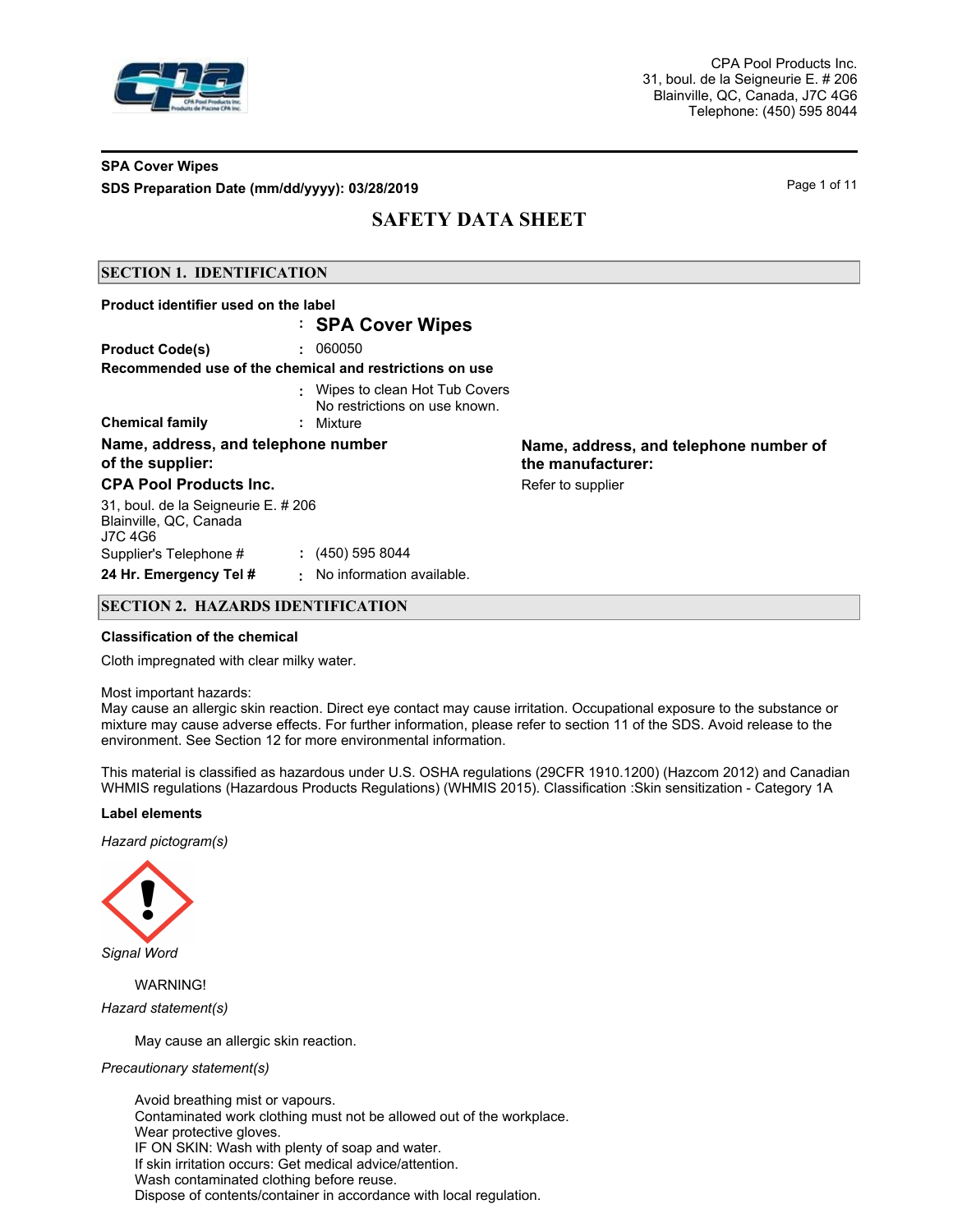

# **SPA Cover Wipes SDS Preparation Date (mm/dd/yyyy): 03/28/2019 Page 2 of 11**

# **SAFETY DATA SHEET**

## **Other hazards**

Other hazards which do not result in classification :None known.

#### **SECTION 3. COMPOSITION/INFORMATION ON INGREDIENTS**

Mixture

| <b>Chemical name</b>                                                                                              | Common name and synonyms                 | CAS#          | Concentration (% by weight) |
|-------------------------------------------------------------------------------------------------------------------|------------------------------------------|---------------|-----------------------------|
| 1,3-Propanediol, 2-bromo-2-nitro-                                                                                 | Propane-1,2-diol<br>1,2-Dihydroxypropane | $52 - 51 - 7$ | $0.1 - 1.0$                 |
| Alpha, -Tocopherol,<br>2H-1-Benzopyran-6-ol,<br>3,4-dihydro-2,5,7,8-tetramethyl-2-<br>(4,8,12-trimethyltridecyl)- | Vitamin F                                | 10191-41-0    | $0.1 - 1.0$                 |

The exact concentrations of the above listed chemicals are being withheld as a trade secret.

## **SECTION 4. FIRST-AID MEASURES**

#### **Description of first aid measures**

| Ingestion                                                   | : IF SWALLOWED: Rinse mouth. Do NOT induce vomiting. Call a POISON CENTER or<br>doctor/physician if you feel unwell. Never give anything by mouth to an unconscious                                                                                                               |  |  |  |  |
|-------------------------------------------------------------|-----------------------------------------------------------------------------------------------------------------------------------------------------------------------------------------------------------------------------------------------------------------------------------|--|--|--|--|
| Inhalation                                                  | person.<br>: IF INHALED: Remove person to fresh air and keep comfortable for breathing. If<br>breathing has stopped, give artificial respiration. If breathing is difficult, give oxygen by<br>qualified medical personnel only. Call a physician if symptoms develop or persist. |  |  |  |  |
| Skin contact                                                | : IF ON SKIN: Wash with plenty of soap and water. If skin irritation or rash occurs: Get<br>medical advice/attention. Wash contaminated clothing before reuse.                                                                                                                    |  |  |  |  |
| Eye contact                                                 | : IF IN EYES: Rinse cautiously with water for several minutes. Remove contact lenses, if<br>present and easy to do. Continue rinsing. Flush eyes with water for at least 15<br>minutes. If eye irritation persists: get medical advice/attention.                                 |  |  |  |  |
| Most important symptoms and effects, both acute and delayed |                                                                                                                                                                                                                                                                                   |  |  |  |  |
|                                                             | : May cause an allergic skin reaction (e.g. swelling, rash and eczema).                                                                                                                                                                                                           |  |  |  |  |
|                                                             | Indication of any immediate medical attention and special treatment needed                                                                                                                                                                                                        |  |  |  |  |
|                                                             |                                                                                                                                                                                                                                                                                   |  |  |  |  |

**:** Provide general supportive measures and treat symptomatically.

## **SECTION 5. FIRE-FIGHTING MEASURES**

#### **Extinguishing media**

*Suitable extinguishing media*

**:** Use media suitable to the surrounding fire such as water fog or fine spray, alcohol foams, carbon dioxide and dry chemical.

*Unsuitable extinguishing media*

**:** Do not use agents that will react with this material.

**Special hazards arising from the substance or mixture / Conditions of flammability**

Not considered flammable. Closed containers may rupture if exposed to excess heat **:** or flame due to a build-up of internal pressure. Toxic fumes may be released during a fire.

**Flammability classification (OSHA 29 CFR 1910.106)**

**:** Not classified as flammable.

**Hazardous combustion products**

**:** Carbon oxides

#### **Special protective equipment and precautions for firefighters**

*Protective equipment for fire-fighters*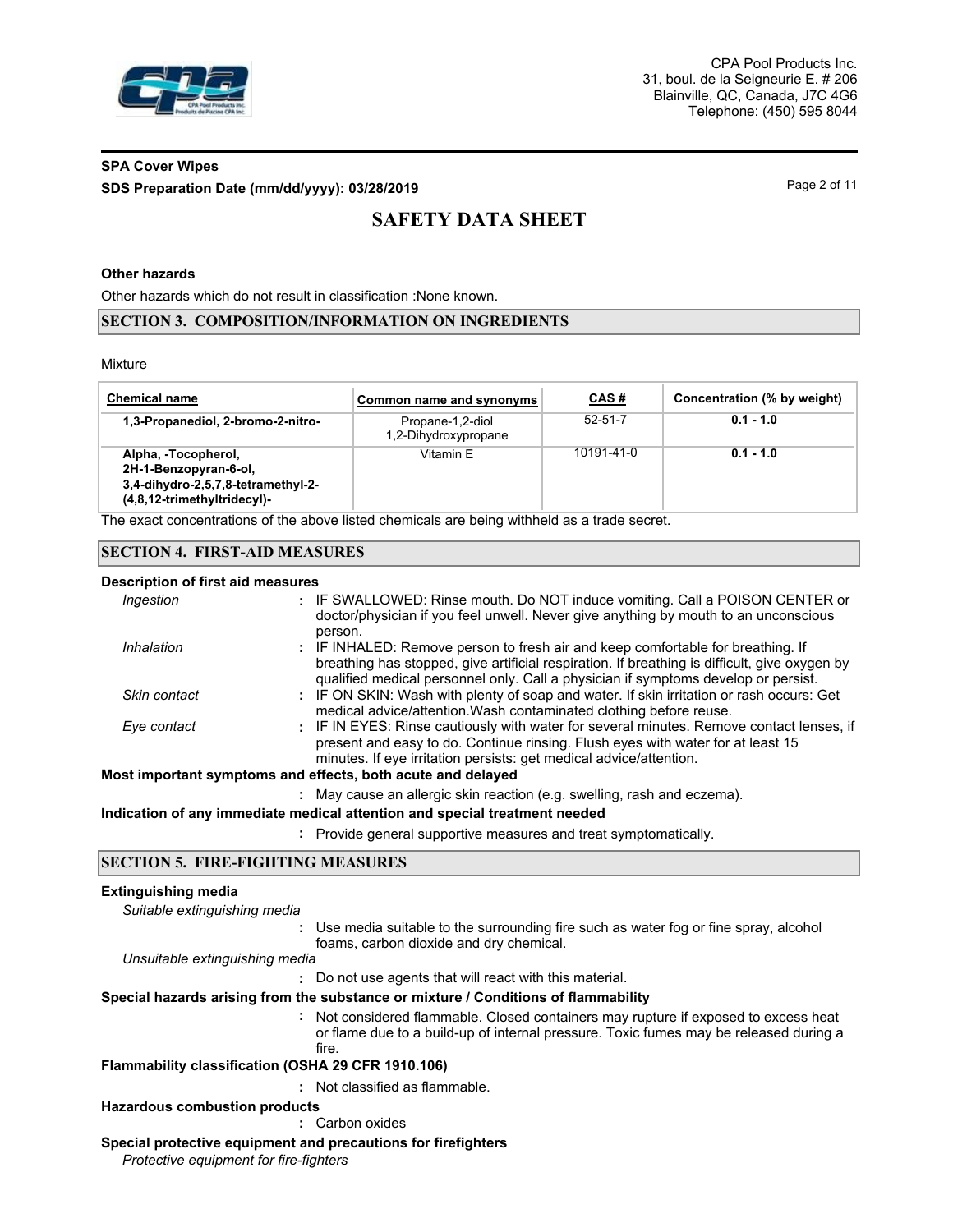

# **SPA Cover Wipes SDS Preparation Date (mm/dd/yyyy): 03/28/2019 Page 3 of 11**

# **SAFETY DATA SHEET**

**:** Firefighters should wear proper protective equipment and self-contained breathing apparatus with full face piece operated in positive pressure mode. Firefighters must use standard protective equipment including flame retardant coat, helmet with face shield, gloves, rubber boots, and in enclosed spaces, SCBA. **:** *Special fire-fighting procedures* Move containers from fire area if safe to do so. Water spray may be useful in cooling equipment exposed to heat and flame. Do not allow run-off from fire fighting to enter drains or water courses. Dike for water control. All persons dealing with the clean-up should wear the appropriate chemically **:** protective equipment. Keep all other personnel upwind and away from the spill/release. Restrict access to area until completion of clean-up.Refer to protective measures listed in sections 7 and 8. **Personal precautions, protective equipment and emergency procedures SECTION 6. ACCIDENTAL RELEASE MEASURES** Ensure spilled product does not enter drains, sewers, waterways, or confined spaces. Avoid release to the environment. **Environmental precautions :** Ventilate the area. Prevent further leakage or spillage if safe to do so. Eliminate all **:** ignition sources. Pick up loose items, and place in container for disposal. **Methods and material for containment and cleaning up Special spill response procedures :** If a spill/release in excess of the EPA reportable quantity is made into the environment, immediately notify the national response center in the United States (phone: 1-800-424-8802). US CERCLA Reportable quantity (RQ): None. In Canada: Contact appropriate local and provincial environmental authorities for assistance and/or reporting requirements.

#### **SECTION 7. HANDLING AND STORAGE**

| <b>Precautions for safe handling</b> |                                                                                                                                                                                                                                                       |
|--------------------------------------|-------------------------------------------------------------------------------------------------------------------------------------------------------------------------------------------------------------------------------------------------------|
|                                      | : Do not ingest. Wear protective gloves. Avoid contact with skin, eyes and clothing.<br>Keep away from extreme heat and direct flame. Keep away from incompatibles. Keep<br>container tightly closed when not in use. Wash thoroughly after handling. |
| <b>Conditions for safe storage</b>   | Store in a cool, dry, well-ventilated area. Store away from incompatibles and out of<br>direct sunlight.                                                                                                                                              |
| Incompatible materials               | : Avoid strong oxidizers.                                                                                                                                                                                                                             |

## **SECTION 8. EXPOSURE CONTROLS / PERSONAL PROTECTION**

| <b>Exposure Limits:</b>                                                                                           |            |                  |                 |                  |
|-------------------------------------------------------------------------------------------------------------------|------------|------------------|-----------------|------------------|
| <b>Chemical Name</b>                                                                                              |            | <b>ACGIH TLV</b> | <b>OSHA PEL</b> |                  |
|                                                                                                                   | <b>TWA</b> | <b>STEL</b>      | <u>PEL</u>      | <b>STEL</b>      |
| 1,3-Propanediol, 2-bromo-2-nitro-                                                                                 | N/Av       | N/A <sub>v</sub> | N/Av            | N/A <sub>v</sub> |
| Alpha, -Tocopherol,<br>2H-1-Benzopyran-6-ol,<br>3,4-dihydro-2,5,7,8-tetramethyl-2-<br>(4,8,12-trimethyltridecyl)- | N/Av       | N/A <sub>v</sub> | N/Av            | N/A <sub>v</sub> |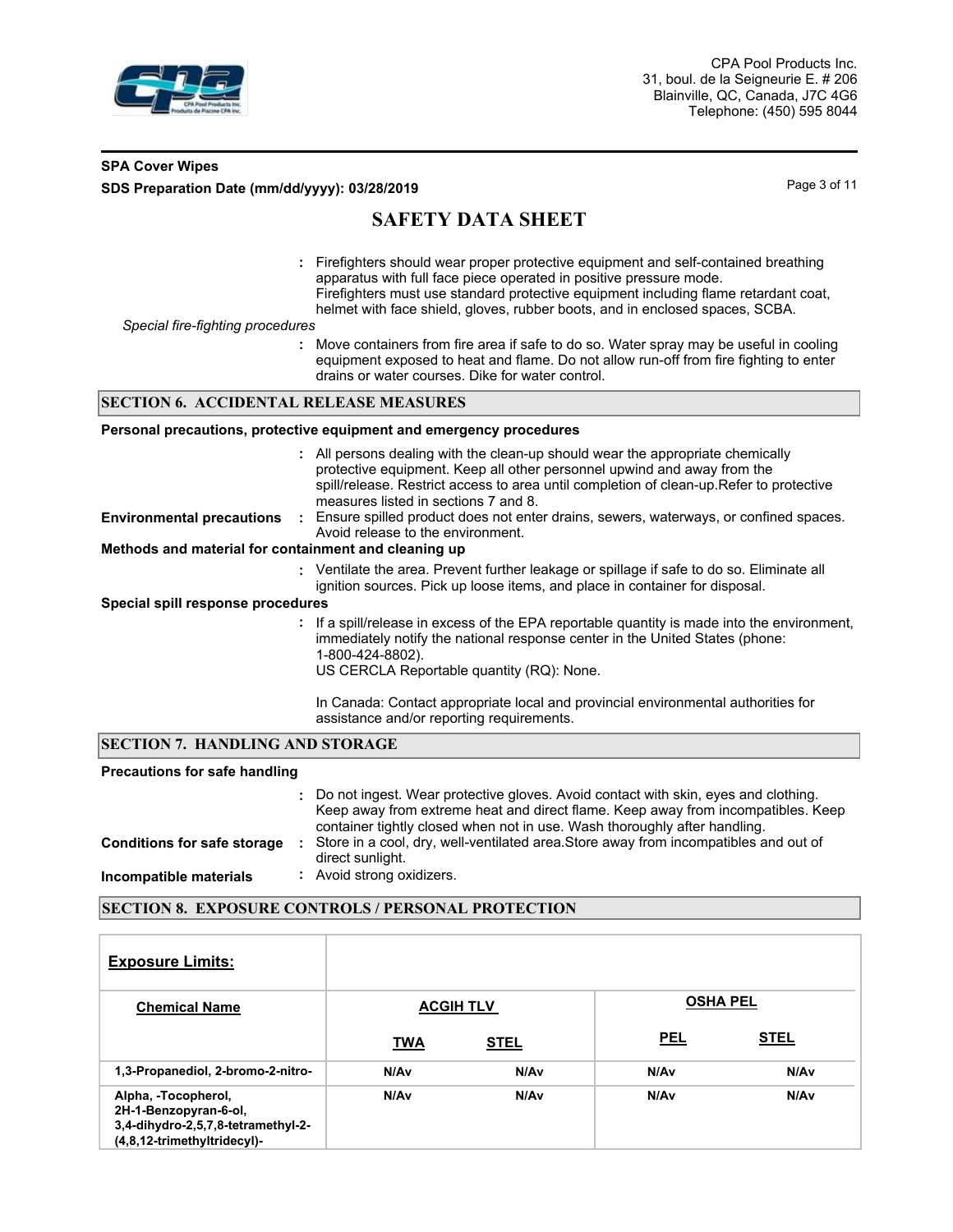

**Exposure controls**

# **SPA Cover Wipes SDS Preparation Date (mm/dd/yyyy): 03/28/2019 Page 4 of 11** Page 4 of 11

# **SAFETY DATA SHEET**

# **Ventilation and engineering measures**

| <b>Respiratory protection</b>         | : Use only outdoors or in a well-ventilated area. Local ventilation is recommended if<br>the product is misted or used in a confined space, or if the TLV is exceeded.<br>If airbourne concentrations are above the permissible exposure limit or are not known,<br>use NIOSH-approved respirators. Advice should be sought from respiratory protection<br>specialists. |  |
|---------------------------------------|-------------------------------------------------------------------------------------------------------------------------------------------------------------------------------------------------------------------------------------------------------------------------------------------------------------------------------------------------------------------------|--|
| <b>Skin protection</b>                | Wear protective gloves. Advice should be sought from glove suppliers.                                                                                                                                                                                                                                                                                                   |  |
| Eye / face protection                 | Safety glasses with side-shields or chemical splash goggles, depending on workplace<br>standards.                                                                                                                                                                                                                                                                       |  |
| Other protective equipment :          | Other equipment may be required depending on workplace standards.                                                                                                                                                                                                                                                                                                       |  |
| <b>General hygiene considerations</b> |                                                                                                                                                                                                                                                                                                                                                                         |  |
|                                       | Do not ingest. Avoid contact with skin, eyes and clothing. Upon completion of work,<br>wash hands before eating, drinking, smoking or use of toilet facilities. Remove soiled<br>clothing and wash it thoroughly before reuse. Handle in accordance with good<br>industrial hygiene and safety practice.                                                                |  |

# **SECTION 9. PHYSICAL AND CHEMICAL PROPERTIES**

| <b>Appearance</b>                         |   | Cloth impregnated with clear milky water.                                       |
|-------------------------------------------|---|---------------------------------------------------------------------------------|
| <b>Odour</b>                              |   | Not available.                                                                  |
| <b>Odour threshold</b>                    |   | Not available.                                                                  |
| рH                                        |   | Not available.                                                                  |
| <b>Melting/Freezing point</b>             |   | $: 0^{\circ}$ C                                                                 |
| Initial boiling point and boiling range   |   |                                                                                 |
|                                           |   | $100^{\circ}$ C                                                                 |
| <b>Flash point</b>                        |   | Not applicable.                                                                 |
| <b>Flashpoint (Method)</b>                |   | Not applicable.                                                                 |
| Evaporation rate (BuAe = 1)               |   | : Not available.                                                                |
| Flammability (solid, gas)                 |   | Not applicable.                                                                 |
| Lower flammable limit (% by vol.)         |   |                                                                                 |
|                                           |   | Not applicable.                                                                 |
| Upper flammable limit (% by vol.)         |   |                                                                                 |
|                                           |   | Not applicable.                                                                 |
| <b>Oxidizing properties</b>               |   | None known.                                                                     |
| <b>Explosive properties</b>               |   | Not explosive                                                                   |
| Vapour pressure                           |   | Not available.                                                                  |
| <b>Vapour density</b>                     |   | : Not available.                                                                |
| Relative density / Specific gravity       |   |                                                                                 |
|                                           |   | Not available.                                                                  |
| Solubility in water                       |   | Not available.                                                                  |
| Other solubility(ies)                     |   | : Not available.                                                                |
|                                           |   | Partition coefficient: n-octanol/water or Coefficient of water/oil distribution |
|                                           |   | Not available.                                                                  |
| <b>Auto-ignition temperature</b>          | ÷ | Not applicable.                                                                 |
| Decomposition temperature :               |   | Not available.                                                                  |
| <b>Viscosity</b>                          |   | Not available.                                                                  |
| Volatiles (% by weight)                   |   | : Not available.                                                                |
| <b>Volatile organic Compounds (VOC's)</b> |   |                                                                                 |
|                                           |   | Not available.                                                                  |
| Absolute pressure of container            |   |                                                                                 |
|                                           |   | Not applicable.                                                                 |
| <b>Flame projection length</b>            |   | Not applicable.                                                                 |
|                                           |   |                                                                                 |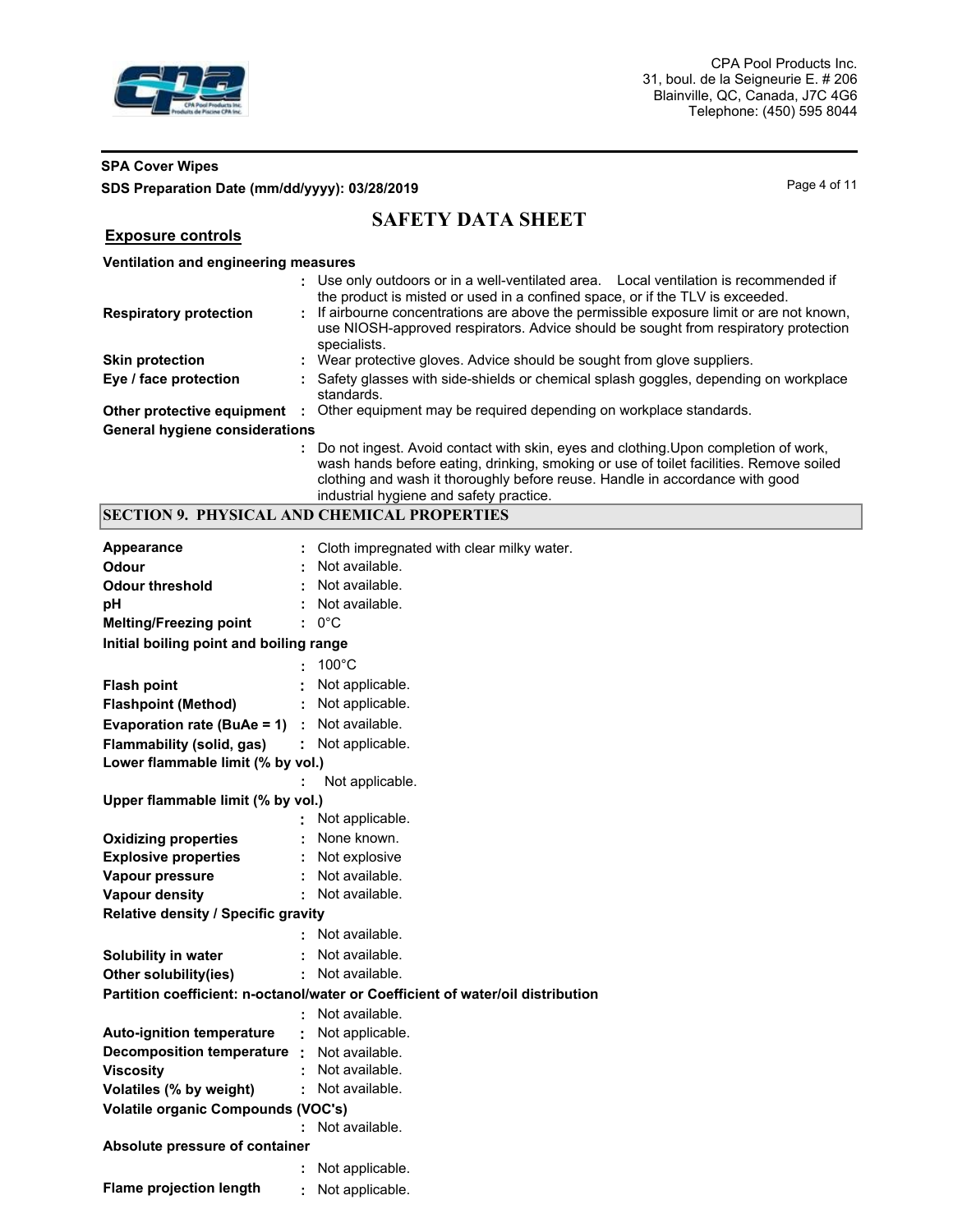

# **SPA Cover Wipes SDS Preparation Date (mm/dd/yyyy): 03/28/2019 Page 5 of 11**

# **SAFETY DATA SHEET**

#### **Other physical/chemical comments**

**:** No additional information.

#### **SECTION 10. STABILITY AND REACTIVITY**

| <b>Reactivity</b> | Not normally reactive. |
|-------------------|------------------------|

| <b>Chemical stability</b>          | : Stable under normal conditions. |
|------------------------------------|-----------------------------------|
| Possibility of hazardous reactions |                                   |

**:** Hazardous polymerization does not occur.

**Conditions to avoid :** Avoid contact with incompatible materials. Avoid heat and open flame.

**Incompatible materials :** Avoid strong oxidizers.

**Hazardous decomposition products**

None known, refer to hazardous combustion products in Section 5. **:**

# **SECTION 11. TOXICOLOGICAL INFORMATION**

## **Information on likely routes of exposure:**

| Routes of entry inhalation                        | : YFS                     |
|---------------------------------------------------|---------------------------|
| Routes of entry skin & eye                        | : YFS                     |
| Routes of entry Ingestion                         | : YFS                     |
| Routes of exposure skin absorption                |                           |
|                                                   | NO.                       |
| <b>Potential Health Effects:</b>                  |                           |
| Signs and symptoms of short-term (acute) exposure |                           |
| Sign and symptoms Inhalation                      |                           |
|                                                   | ÷.<br>None expected, when |

|                                                  | None expected, when used as intended.                                                                                                                                                                                                                                             |
|--------------------------------------------------|-----------------------------------------------------------------------------------------------------------------------------------------------------------------------------------------------------------------------------------------------------------------------------------|
| Sign and symptoms ingestion                      |                                                                                                                                                                                                                                                                                   |
|                                                  | : None expected, when used as intended.                                                                                                                                                                                                                                           |
| Sign and symptoms skin                           | May cause an allergic skin reaction (e.g. swelling, rash and eczema).                                                                                                                                                                                                             |
| Sign and symptoms eyes                           | Direct eye contact may cause slight or mild, transient irritation.                                                                                                                                                                                                                |
| <b>Potential Chronic Health Effects</b>          |                                                                                                                                                                                                                                                                                   |
|                                                  | : None known.                                                                                                                                                                                                                                                                     |
| <b>Mutagenicity</b>                              | No data available to indicate product or any components present at greater than 0.1%<br>are mutagenic or genotoxic.                                                                                                                                                               |
| Carcinogenicity                                  | : No components are listed as carcinogens by ACGIH, IARC, OSHA or NTP.                                                                                                                                                                                                            |
| <b>Reproductive effects &amp; Teratogenicity</b> |                                                                                                                                                                                                                                                                                   |
|                                                  | This product is not expected to cause reproductive or developmental effects.                                                                                                                                                                                                      |
| <b>Sensitization to material</b>                 | This material is classified as hazardous under U.S. OSHA regulations (29CFR<br>1910.1200) (Hazcom 2012) and Canadian WHMIS regulations (Hazardous Products<br>Regulations) (WHMIS 2015). Classification: May cause an allergic skin reaction (e.g.<br>swelling, rash and eczema). |
| Specific target organ effects :                  | According to the classification criteria of U.S. OSHA regulations (29CFR 1910.1200)<br>(Hazcom 2012), this product is not expected to cause target organ toxicity through<br>single or repeated exposures.                                                                        |
| Medical conditions aggravated by overexposure    |                                                                                                                                                                                                                                                                                   |
|                                                  | : Pre-exisiting skin conditions.                                                                                                                                                                                                                                                  |
| <b>Synergistic materials</b>                     | None known or reported by the manufacturer.                                                                                                                                                                                                                                       |
| <b>Toxicological data</b>                        | Not classified for acute toxicity based on available data. See below for individual<br>ingredient acute toxicity data.                                                                                                                                                            |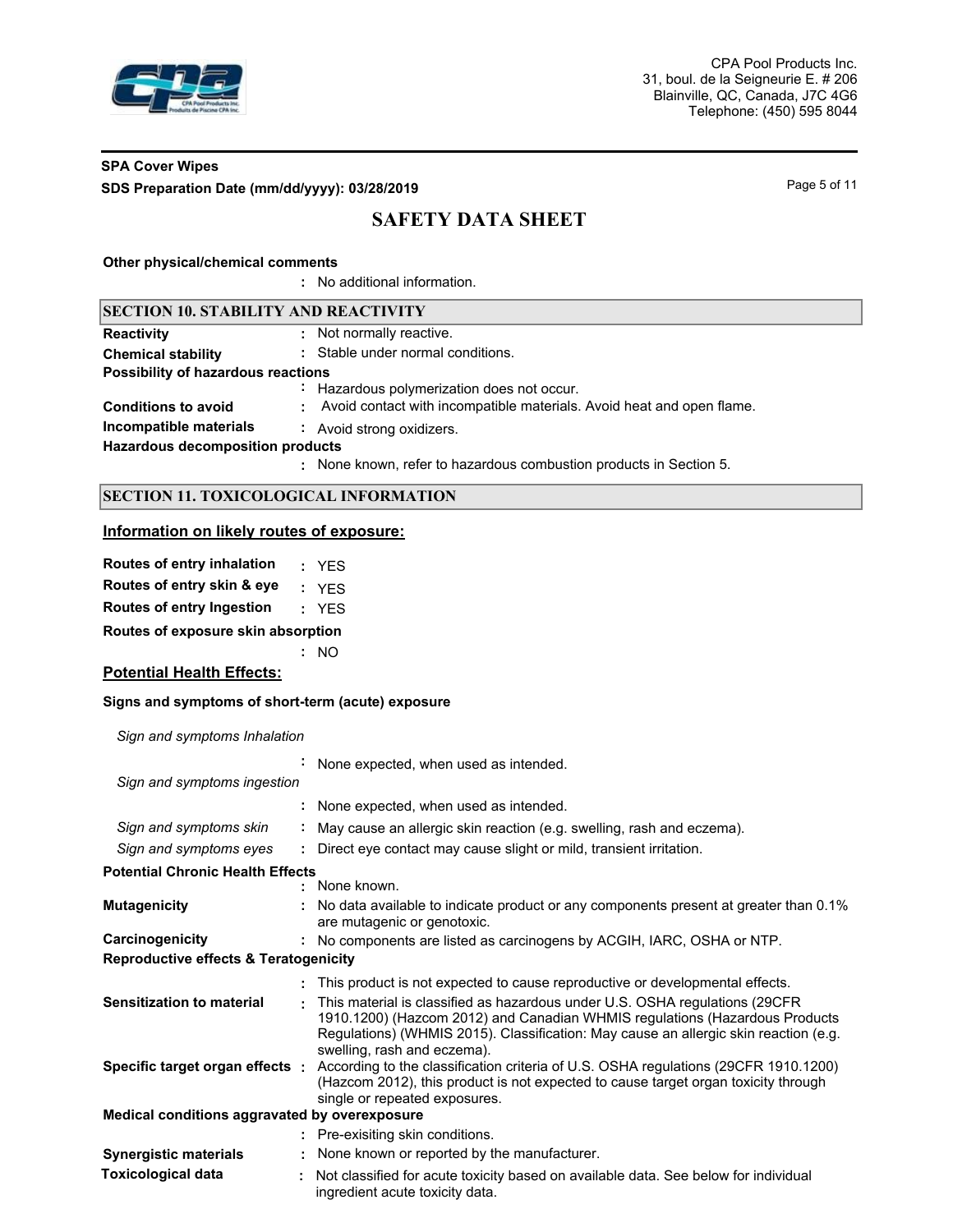

# **SPA Cover Wipes SDS Preparation Date (mm/dd/yyyy): 03/28/2019 Page 6 of 11** Page 6 of 11

# **SAFETY DATA SHEET**

|                                                                                                                            | $LC_{50}(4hr)$ | $LD_{50}$   |                  |
|----------------------------------------------------------------------------------------------------------------------------|----------------|-------------|------------------|
| <b>Chemical name</b>                                                                                                       | inh, rat       | (Oral, rat) | (Rabbit, dermal) |
| 1,3-Propanediol,<br>2-bromo-2-nitro-                                                                                       | $>0.58$ mg/L   | $273$ mg/kg | >2000 mg/kg      |
| Alpha, -Tocopherol,<br>2H-1-Benzopyran-6-ol,<br>3,4-dihydro-2,5,7,8-tetramet<br>$hvl-2-$<br>$(4,8,12$ -trimethyltridecyl)- | N/Av           | >4000 mg/kg | >3000mg/kg       |

## **Other important toxicologica**l **hazards**

**:** None known or reported by the manufacturer.

|                    | <b>SECTION 12. ECOLOGICAL INFORMATION</b>                                                                                                             |
|--------------------|-------------------------------------------------------------------------------------------------------------------------------------------------------|
| <b>Ecotoxicity</b> | No data is available on the product itself. Avoid release to the environment.<br>See the following tables for individual ingredient ecotoxicity data. |

## *Ecotoxicity data:*

|                                                                                                                   |               | <b>Toxicity to Fish</b>         |                           |                 |  |  |  |
|-------------------------------------------------------------------------------------------------------------------|---------------|---------------------------------|---------------------------|-----------------|--|--|--|
| Ingredients                                                                                                       | <b>CAS No</b> | LG50/96h                        | NOEC / 21 day             | <b>M</b> Factor |  |  |  |
| 1,3-Propanediol,<br>2-bromo-2-nitro-                                                                              | $52 - 51 - 7$ | 35.7 mg/L (Bluegill<br>sunfish) | 21.5 mg/L (Rainbow trout) | None.           |  |  |  |
| Alpha, -Tocopherol,<br>2H-1-Benzopyran-6-ol,<br>3,4-dihydro-2,5,7,8-tetramethyl-2<br>-(4,8,12-trimethyltridecyl)- | 10191-41-0    | >11 mg/L (Rainbow trout)        | >100 mg/L (Rainbow trout) | None.           |  |  |  |

| Ingredients                                                                                                       | <b>CAS No</b> | <b>Toxicity to Daphnia</b> |                          |                 |  |  |
|-------------------------------------------------------------------------------------------------------------------|---------------|----------------------------|--------------------------|-----------------|--|--|
|                                                                                                                   |               | EC50/48h                   | NOEC / 21 day            | <b>M</b> Factor |  |  |
| 1,3-Propanediol,<br>2-bromo-2-nitro-                                                                              | $52 - 51 - 7$ | 1.4mg/L (Daphnia<br>magna) | 0.53mg/L (Daphnia magna) | None.           |  |  |
| Alpha, -Tocopherol,<br>2H-1-Benzopyran-6-ol,<br>3,4-dihydro-2,5,7,8-tetramethyl-2<br>-(4,8,12-trimethyltridecyl)- | 10191-41-0    | 20.6mg/L                   | N/Av                     | None.           |  |  |

| Ingredients                                                                                                       | <b>CAS No</b> |                        | <b>Toxicity to Algae</b> |                 |  |  |
|-------------------------------------------------------------------------------------------------------------------|---------------|------------------------|--------------------------|-----------------|--|--|
|                                                                                                                   |               | EC50 / 96h or 72h      | NOEC / 96h or 72h        | <b>M</b> Factor |  |  |
| 1,3-Propanediol,<br>2-bromo-2-nitro-                                                                              | $52 - 51 - 7$ | 0.37mg/L (Green algae) | 0.10mg/L (Green algae)   | None.           |  |  |
| Alpha, -Tocopherol,<br>2H-1-Benzopyran-6-ol,<br>3,4-dihydro-2,5,7,8-tetramethyl-2<br>-(4,8,12-trimethyltridecyl)- | 10191-41-0    | $>25.8$ mg/L           | N/Av                     | None.           |  |  |

#### **Persistence and degradability**

No data is available on the product itself. **:**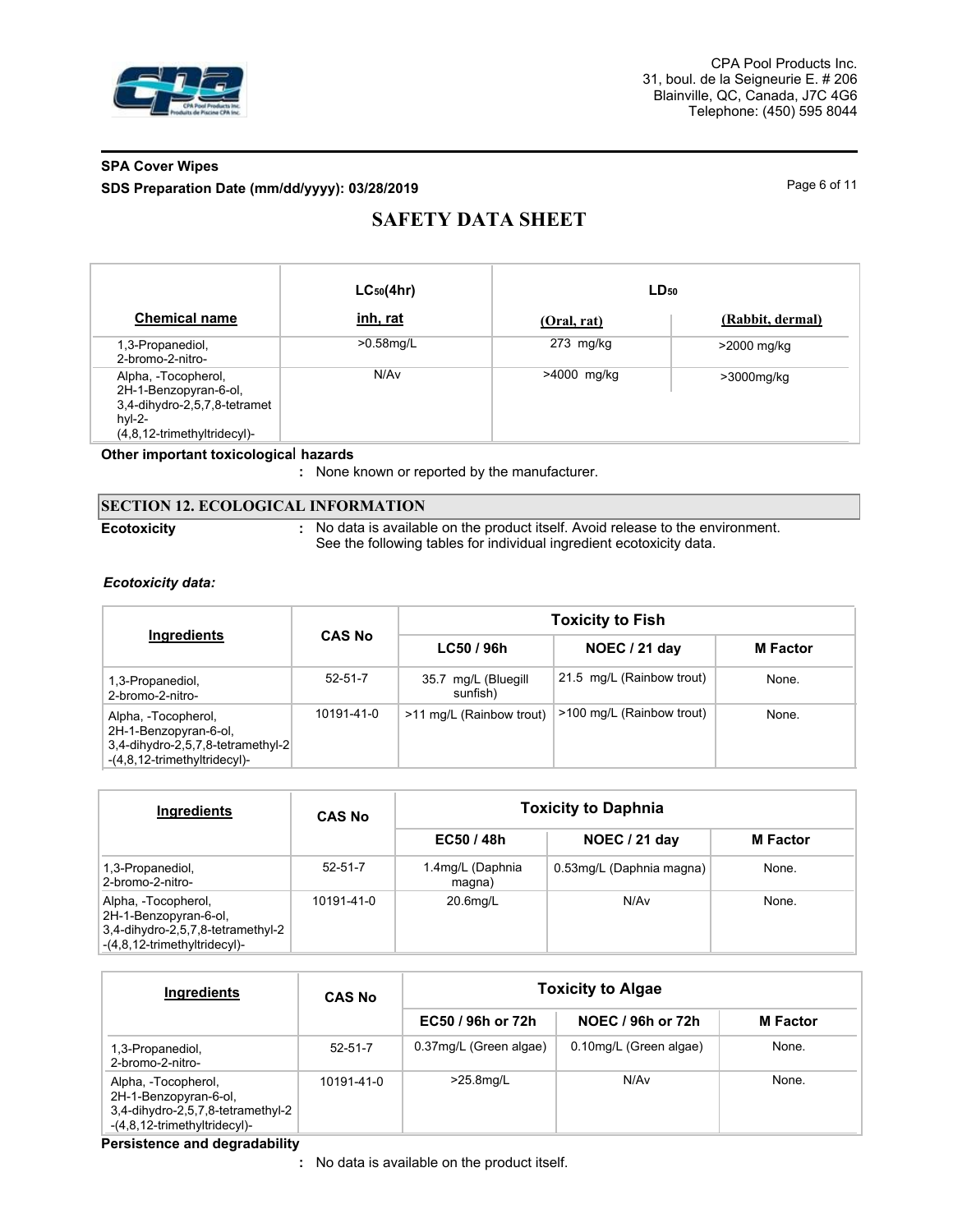

# **SPA Cover Wipes SDS Preparation Date (mm/dd/yyyy): 03/28/2019 Page 7 of 11 Page 7 of 11**

# **SAFETY DATA SHEET**

**Bioaccumulation potential :** No data is available on the product itself. See the following data for ingredient information.

| <b>Components</b>                                                                                                                     | Partition coefficient n-octanol/water (log Kow)                                                                                                                                                                                                                                                                                                             | <b>Bioconcentration factor (BCF)</b> |
|---------------------------------------------------------------------------------------------------------------------------------------|-------------------------------------------------------------------------------------------------------------------------------------------------------------------------------------------------------------------------------------------------------------------------------------------------------------------------------------------------------------|--------------------------------------|
| 1,3-Propanediol,<br>2-bromo-2-nitro- (CAS 52-51-7)                                                                                    | 0.64                                                                                                                                                                                                                                                                                                                                                        | 3.162                                |
| Alpha, -Tocopherol,<br>2H-1-Benzopyran-6-ol,<br>3,4-dihydro-2,5,7,8-tetramethyl-<br>2-(4,8,12-trimethyltridecyl)-<br>(CAS 10191-41-0) | 12.2                                                                                                                                                                                                                                                                                                                                                        | Not expected to bioaccumula          |
| <b>Mobility in soil</b>                                                                                                               | : No data is available on the product itself.                                                                                                                                                                                                                                                                                                               |                                      |
| <b>Other Adverse Environmental effects</b>                                                                                            |                                                                                                                                                                                                                                                                                                                                                             |                                      |
|                                                                                                                                       | : No other adverse environmental effects (e.g. ozone depletion, photochemical ozone<br>creation potential, endocrine disruption, global warming potential) are expected from<br>this component.                                                                                                                                                             |                                      |
| <b>SECTION 13. DISPOSAL CONSIDERATIONS</b>                                                                                            |                                                                                                                                                                                                                                                                                                                                                             |                                      |
| <b>Handling for Disposal</b>                                                                                                          | : Handle in accordance with good industrial hygiene and safety practice.                                                                                                                                                                                                                                                                                    |                                      |
| <b>Methods of Disposal</b>                                                                                                            | Dispose of in accordance with federal, provincial and local hazardous waste laws.                                                                                                                                                                                                                                                                           |                                      |
| <b>RCRA</b>                                                                                                                           | If this product, as supplied, becomes a waste in the United States, it may meet the<br>criteria of a hazardous waste as defined under RCRA, Title 40 CFR 261. It is the<br>responsibility of the waste generator to determine the proper waste identification and<br>disposal method. For disposal of unused or waste material, check with local, state and |                                      |

federal environmental agencies.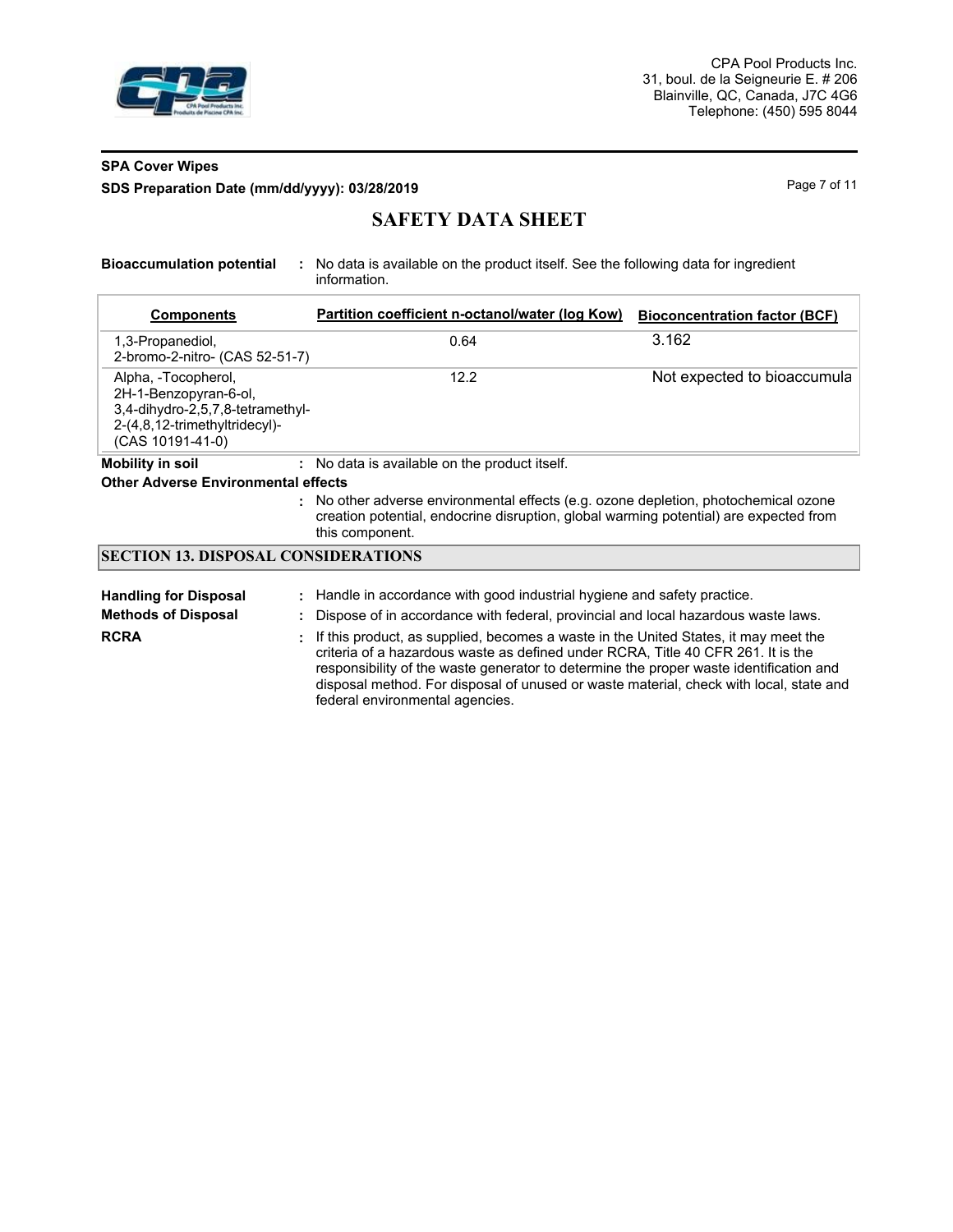

# **SPA Cover Wipes SDS Preparation Date (mm/dd/yyyy): 03/28/2019 Page 8 of 11**

# **SAFETY DATA SHEET**

# **SECTION 14. TRANSPORT INFORMATION**

| <b>Regulatory</b><br>Information                     | <b>UN Number</b>              | UN proper shipping name                                                                                                                                                                                                         | <b>Transport</b><br>hazard<br>class(es) | Packing<br>Group | Label |
|------------------------------------------------------|-------------------------------|---------------------------------------------------------------------------------------------------------------------------------------------------------------------------------------------------------------------------------|-----------------------------------------|------------------|-------|
| <b>TDG</b>                                           | None.                         | Not regulated.                                                                                                                                                                                                                  | not regulated                           | none             |       |
| <b>TDG</b><br><b>Additional</b><br>information       | None.                         |                                                                                                                                                                                                                                 |                                         |                  |       |
| 49CFR/DOT                                            | None.                         | Not regulated.                                                                                                                                                                                                                  | not regulated                           | none             |       |
| 49CFR/DOT<br><b>Additional</b><br>information        | None.                         |                                                                                                                                                                                                                                 |                                         |                  |       |
| <b>ICAO/IATA</b>                                     | None.                         | Not regulated.                                                                                                                                                                                                                  | not regulated                           | none             |       |
| <b>ICAO/IATA</b><br><b>Additional</b><br>information | None.                         |                                                                                                                                                                                                                                 |                                         |                  |       |
| <b>IMDG</b>                                          | None.                         | Not regulated.                                                                                                                                                                                                                  | not regulated                           | none             |       |
| <b>IMDG</b><br><b>Additional</b><br>information      | None.                         |                                                                                                                                                                                                                                 |                                         |                  |       |
| <b>Environmental hazards</b>                         | Special precautions for user: | Appropriate advice on safety must accompany the package.<br>This product does not meet the criteria for an environmentally hazardous mixture,<br>according to the IMDG Code. See Section 12 for more environmental information. |                                         |                  |       |

**Transport in bulk according to Annex II of MARPOL 73/78 and the IBC Code**

**:** Not applicable.

# **SECTION 15 - REGULATORY INFORMATION**

## **US Federal Information:**

Components listed below are present on the following U.S. Federal chemical lists:

|                                                                                                                          |                                                      | <b>CERCLA</b><br><b>TSCA</b><br>Reportable |                             | <b>SARA TITLE III:</b><br>Sec. 302.<br><b>Extremely</b> | SARA TITLE III: Sec. 313, 40 CFR<br>372, Specific Toxic Chemical |      |  |
|--------------------------------------------------------------------------------------------------------------------------|------------------------------------------------------|--------------------------------------------|-----------------------------|---------------------------------------------------------|------------------------------------------------------------------|------|--|
| Ingredients<br>CAS#<br>Inventory<br>Quantity(RQ) (40<br>CFR 117.302):                                                    | <b>Hazardous</b><br>Substance, 40<br><b>CFR 355:</b> | <b>Toxic Chemical</b>                      | de minimus<br>Concentration |                                                         |                                                                  |      |  |
| 1,3-Propanediol,<br>2-bromo-2-nitro-                                                                                     | $52 - 51 - 7$                                        | Yes                                        | N/Ap                        | N/Av                                                    | No                                                               | N/Ap |  |
| Alpha, -Tocopherol,<br>2H-1-Benzopyran-6-ol,<br>3,4-dihydro-2,5,7,8-tetra<br>methyl-2-<br>$(4.8.12-trimethyltridecyl)$ - | 10191-41-0                                           | Yes                                        | N/Ap                        | N/Av                                                    | No                                                               | N/Ap |  |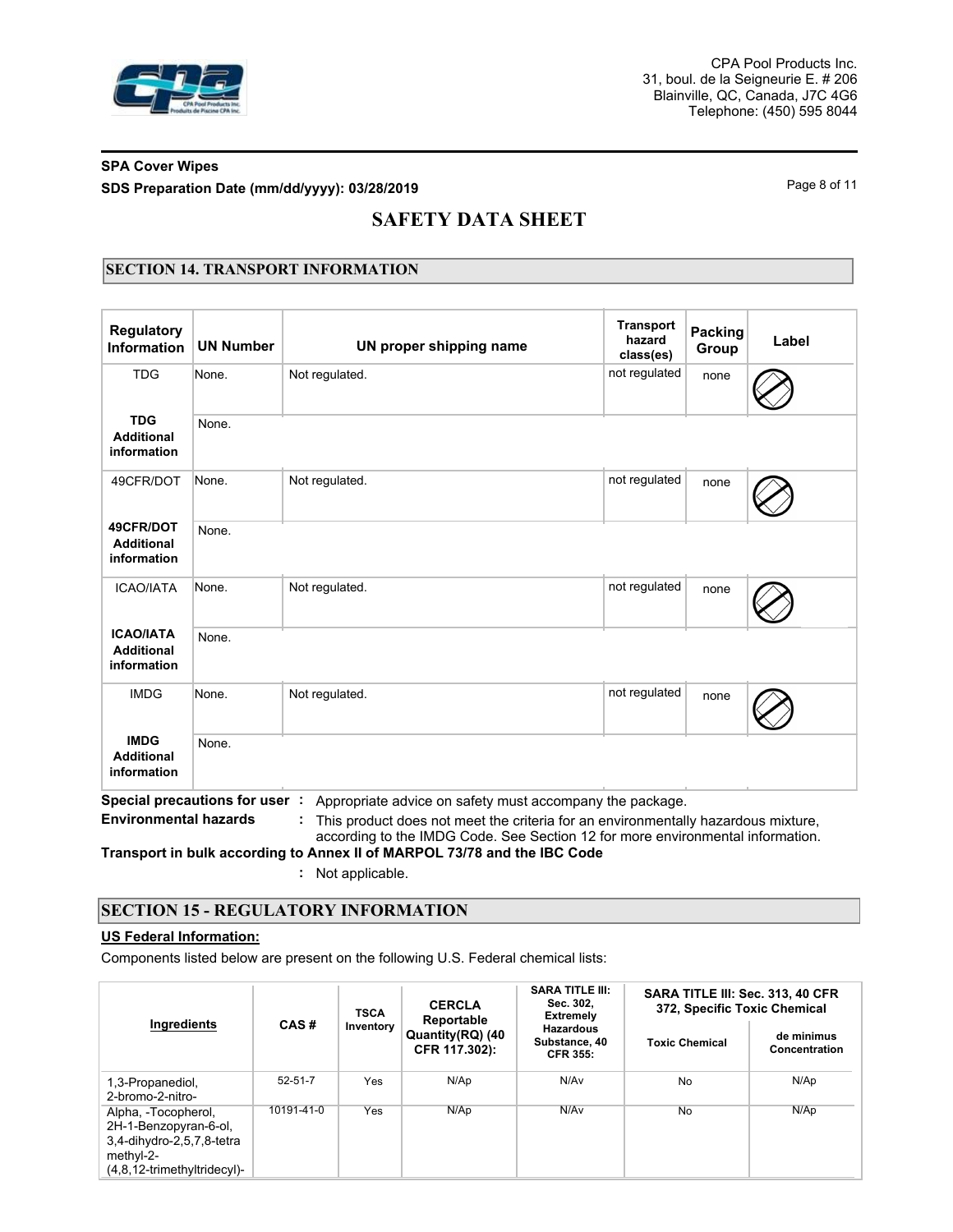

CPA Pool Products Inc. 31, boul. de la Seigneurie E. # 206 Blainville, QC, Canada, J7C 4G6 Telephone: (450) 595 8044

# **SPA Cover Wipes SDS Preparation Date (mm/dd/yyyy): 03/28/2019 Page 9 of 11**

# **SAFETY DATA SHEET**

SARA TITLE III: Sec. 311 and 312, SDS Requirements, 40 CFR 370 Hazard Classes: Health hazards (Skin sensitization )

Under SARA Sections 311 and 312, the EPA has established threshold quantities for the reporting of hazardous chemicals. The current thresholds are 500 pounds or the threshold planning quantity (TPQ), whichever is lower, for extremely hazardous substances and 10,000 pounds for all other hazardous chemicals.

#### **US State Right to Know Laws:**

The following chemicals are specifically listed by individual States:

| Ingredients                                                                                                                 | CAS#          | <b>California Proposition 65</b> | <b>State "Right to Know" Lists</b> |     |    |                |           |    |           |
|-----------------------------------------------------------------------------------------------------------------------------|---------------|----------------------------------|------------------------------------|-----|----|----------------|-----------|----|-----------|
|                                                                                                                             |               | Listed                           | <b>Type of Toxicity</b>            | CA  | МA | ΜN             | <b>NJ</b> | PA | <b>RI</b> |
| 1,3-Propanediol,<br>2-bromo-2-nitro-                                                                                        | $52 - 51 - 7$ | No                               | N/Ap                               | No. | No | No             | No        | No | No        |
| Alpha, -Tocopherol,<br>2H-1-Benzopyran-6-ol,<br>$3,4$ -dihydro-2,5,7,8-tetrame<br>thyl-2-<br>$(4,8,12$ -trimethyltridecyl)- | 10191-41-0    | No.                              | N/Ap                               | No. | No | N <sub>o</sub> | No        | No | No        |

## **Canadian Information:**

Canadian Environmental Protection Act (CEPA) information: All ingredients listed appear on the Domestic Substances List (DSL).

Canadian National Pollutant Release Inventory (NPRI): This product does not contain any substances listed on the NPRI.

WHMIS information: Refer to Section 2 for a WHMIS Classification for this product.

#### **International Information:**

Components listed below are present on the following International Inventory list:

| Ingredients                                                                                                              | CAS#          | European<br><b>EINECs</b> | <b>Australia</b><br><b>AICS</b> | <b>Philippines</b><br><b>PICCS</b> | <b>Japan ENCS</b> | Korea<br><b>KECI/KECL</b> | China<br><b>IECSC</b> | NewZealand<br><b>IOC</b> |
|--------------------------------------------------------------------------------------------------------------------------|---------------|---------------------------|---------------------------------|------------------------------------|-------------------|---------------------------|-----------------------|--------------------------|
| 1,3-Propanediol,<br>2-bromo-2-nitro-                                                                                     | $52 - 51 - 7$ | $200 - 143 - 0$           | Present                         | Present                            | $(2)-325$         | KE-03691                  | Present               | HSR003563                |
| Alpha, -Tocopherol,<br>2H-1-Benzopyran-6-ol,<br>3,4-dihydro-2,5,7,8-tetra<br>methyl-2-<br>$(4,8,12$ -trimethyltridecyl)- | 10191-41-0    | 233-466-0                 | Present                         | Present                            | $(9)-864$         | 98-3-1010                 | Present               | N/Av                     |

## **SECTION 16. OTHER INFORMATION**

| Legend | : ACGIH: American Conference of Governmental Industrial Hygienists<br>AICS: Australian Inventory of Chemical Substances |
|--------|-------------------------------------------------------------------------------------------------------------------------|
|        | AIHA: American Industrial Hygiene Association                                                                           |
|        | <b>CAS: Chemical Abstract Services</b>                                                                                  |
|        | <b>ENCS: Existing and New Chemical Substances</b>                                                                       |
|        | HSDB: Hazardous Substances Data Bank                                                                                    |
|        | IARC: International Agency for Research on Cancer                                                                       |
|        | IATA: International Air Transport Association                                                                           |
|        | ICAO: International Civil Aviation Organisation                                                                         |
|        | IMDG: International Maritime Dangerous Goods                                                                            |
|        | Inh: Inhalation                                                                                                         |
|        | <b>IOC: Inventory of Chemicals</b>                                                                                      |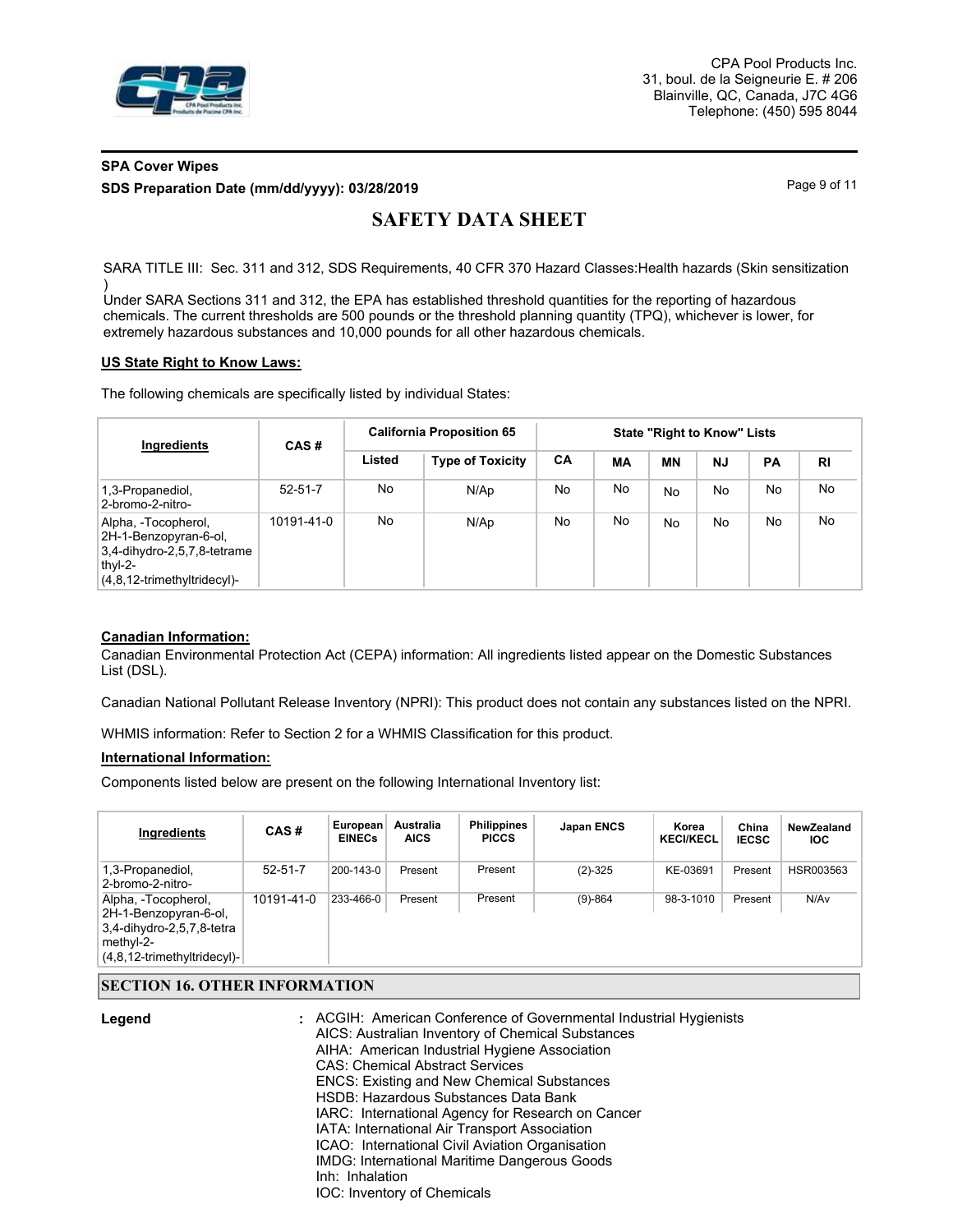

## **SPA Cover Wipes SDS Preparation Date (mm/dd/yyyy): 03/28/2019 Page 10 of 11** Page 10 of 11

# **SAFETY DATA SHEET**

| <b>References</b>                         | LC: Lethal Concentration<br>LD: Lethal Dose<br>N/Ap: Not Applicable<br>N/Av: Not Available<br>NIOSH: National Institute of Occupational Safety and Health<br>NOEC: No observable effect concentration<br>OECD: Organisation for Economic Co-operation and Development<br>NTP: National Toxicology Program<br>OSHA: Occupational Safety and Health Administration<br>PEL: Permissible exposure limit<br>PICCS: Philippine Inventory of Chemicals and Chemical Substances<br>RTECS: Registry of Toxic Effects of Chemical Substances<br>SDS: Safety Data Sheet<br>STEL: Short Term Exposure Limit<br>TDG: Canadian Transportation of Dangerous Goods Act & Regulations<br>TLV: Threshold Limit Values<br>TWA: Time Weighted Average<br><b>TSCA: Toxic Substance Control Act</b><br>WEEL: Workplace Environmental Exposure Level<br>WHMIS: Workplace Hazardous Materials Identification System<br>1. ACGIH, Threshold Limit Values for Chemical Substances and Physical Agents &<br>Biological Exposure Indices for 2018.<br>2. International Agency for Research on Cancer Monographs, searched 2018.<br>3. Canadian Centre for Occupational Health and Safety, CCInfoWeb databases, 2018<br>(Chempendium, HSDB and RTECs).<br>4. Material Safety Data Sheets from manufacturer.<br>5. US EPA Title III List of Lists - March 2015 version.<br>6. California Proposition 65 List - November 23, 2018 version. |
|-------------------------------------------|-------------------------------------------------------------------------------------------------------------------------------------------------------------------------------------------------------------------------------------------------------------------------------------------------------------------------------------------------------------------------------------------------------------------------------------------------------------------------------------------------------------------------------------------------------------------------------------------------------------------------------------------------------------------------------------------------------------------------------------------------------------------------------------------------------------------------------------------------------------------------------------------------------------------------------------------------------------------------------------------------------------------------------------------------------------------------------------------------------------------------------------------------------------------------------------------------------------------------------------------------------------------------------------------------------------------------------------------------------------------------------------------------------------|
|                                           | 7. OECD - The Global Portal to Information on Chemical Substances - eChemPortal,<br>2018.                                                                                                                                                                                                                                                                                                                                                                                                                                                                                                                                                                                                                                                                                                                                                                                                                                                                                                                                                                                                                                                                                                                                                                                                                                                                                                                   |
| Preparation Date (mm/dd/yyyy)             |                                                                                                                                                                                                                                                                                                                                                                                                                                                                                                                                                                                                                                                                                                                                                                                                                                                                                                                                                                                                                                                                                                                                                                                                                                                                                                                                                                                                             |
|                                           | : 03/28/2019                                                                                                                                                                                                                                                                                                                                                                                                                                                                                                                                                                                                                                                                                                                                                                                                                                                                                                                                                                                                                                                                                                                                                                                                                                                                                                                                                                                                |
| Other special considerations for handling |                                                                                                                                                                                                                                                                                                                                                                                                                                                                                                                                                                                                                                                                                                                                                                                                                                                                                                                                                                                                                                                                                                                                                                                                                                                                                                                                                                                                             |
|                                           | Provide adequate information, instruction and training for operators.                                                                                                                                                                                                                                                                                                                                                                                                                                                                                                                                                                                                                                                                                                                                                                                                                                                                                                                                                                                                                                                                                                                                                                                                                                                                                                                                       |

CPA Pool Products Inc. 31, boul. de la Seigneurie E. # 206 Blainville, QC, Canada, J7C 4G6 Telephone: (450) 595 8044

**Prepared by:** ICC The Compliance Center Inc. [Telephone: \(888\) 442-9628 \(U.S.\): \(888\) 977-4834 \(Canada\)](http://www.thecompliancecenter.com) http://www.thecompliancecenter.com



# **DISCLAIMER**

This Safety Data Sheet was prepared by ICC The Compliance Center Inc. using information provided by CPA Pool Products Inc. and CCOHS' Web Information Service. The information in the Safety Data Sheet is offered for your consideration and guidance when exposed to this product. ICC The Compliance Center Inc and CPA Pool Products Inc. expressly disclaim all expressed or implied warranties and assume no responsibilities for the accuracy or completeness